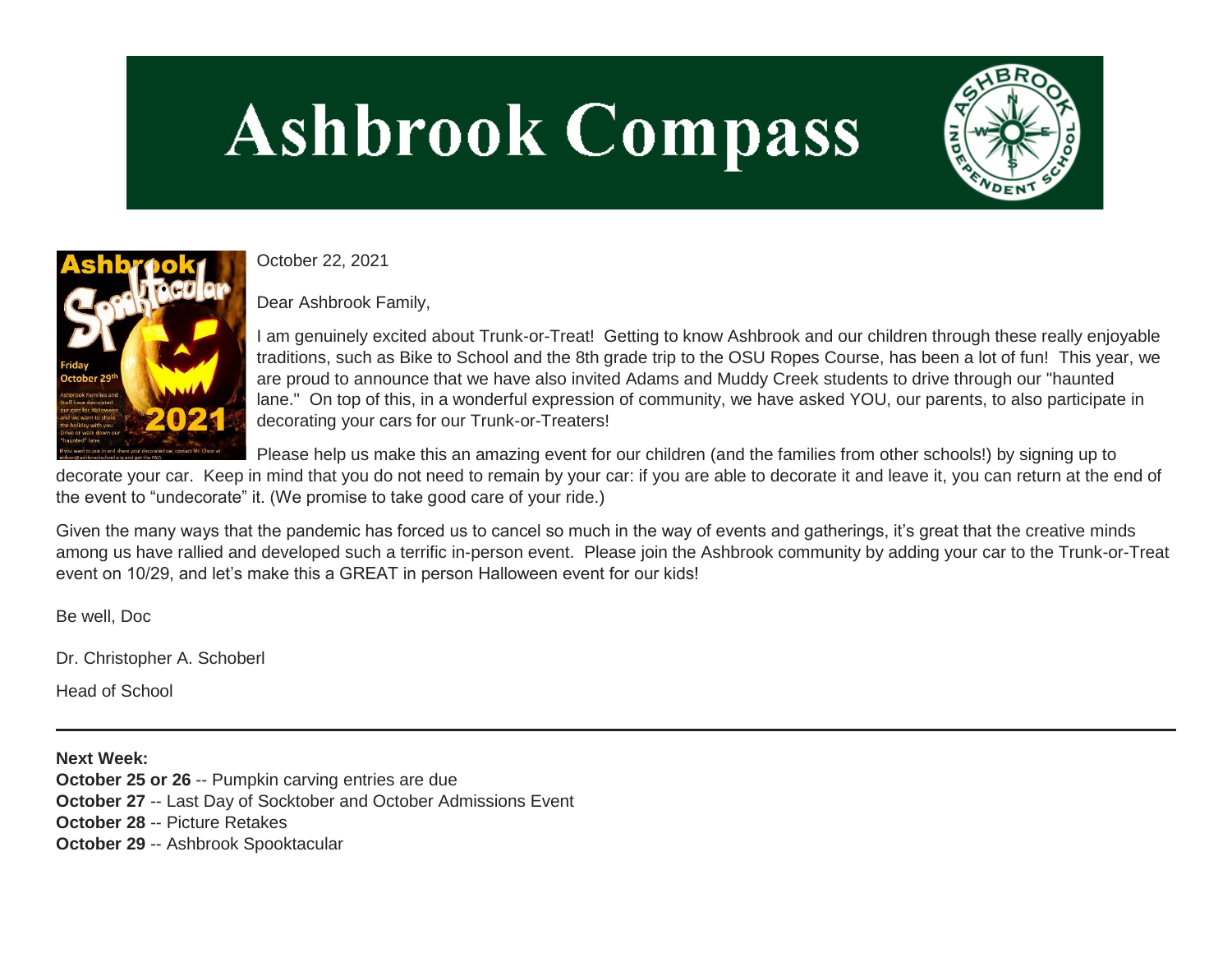**Upcoming Dates:**

**Nov. 3** -- PTO meeting via Zoom, 9 a.m. **Nov. 4** -- Half-day of School; Parent Teacher Conferences 1 - 6 pm **Nov. 5** -- No School; Parent Teacher Conferences 8am - 2pm **Nov. 11** -- Veterans Day, No School

**[2021-22 School Year Event Calendar](http://link.mystudentsprogress.com/ls/click?upn=t3AI3kjK1Pyk9qPfHnOahelBVVSIlRAa3GeSLMbkINmgHr3guxrPuqfp-2Bh-2FJW4nCZ4g8Gi3XkGXC-2FKATZbsSvlLtGaxynoxi8rg7wuoRjJ9ogb5HbX999Eip-2FZE6wLdBt-2FZXHJBS6zquMLtzN9wyAf-2BwWQPV3rI3lDDknuQ1JHMBzJ8gUYT-2F7YzNEwZY9IsL01sHprQ-2FIDOi-2FxvxQxcWetx3uPiVsOO-2BTqPctwW7ytf9RkxC1x3UjTIEBtRaqxRocHrr-2BmciBR4-2BJ-2F9FRK9RIbCVijz3zpNIIcd4PIsUMddSSVNBf6Erlmv-2BHBcLMpY-2BXATDQ1ruaOReFDZmWYSBv8U-2FG-2FKOr0yEkAwqSdMzdcQ3gq4Z79RZNOTZP4nGap5-2B4nzc4nIf29OyD3NhvJHQaLkc85sE-2FfYbPaGyyk6H2FOzJRYThJmT37US6LpTrGNlh9HxVTLYe1LpjcNTBXNJsSKlp-2BAa-2BVuGTdE8v33fTt9-2BgR-2BE9tSlDPzhNHxWPZ2RZ535aLRz3SoCCiPZR3EABfh4FMKDRC4z2q-2Bvjvbtim7SOD4kDD2r5XYSDBe4a3bcI5fNds6iRAQWmj3uDnwn3-2B3tKuGNT1JKaRpJXKTgGLzWZLAnNUo4fvdQC77H83vaK-2BM8PCeLuljt-2FRAsnx0cP-2FGdRouESOyMOB5ORkT-2BH-2Bkw4hRRiiTCpe61BsZqpA-2BukdPF_1PndbFfBoQGSZbxwXHHEexw3B2F0fG-2BUmuXm6a-2BX-2BztL4bVFBbsUEX81fS02vPA2aNsEg1AcYV-2FNXCTHNHcFUUv-2FSIiZLmFyiGgOL9UvHcEtOLKi7L2r16DNlNvOm9gFliOfa7mAYswTbpP480vejj4wuAJ6YasqyofOGd2J91CjpeMohV-2FNb2AFRYpRIQwH-2BYEdgq-2Bm2d1seyaw-2F9uqu8yWvps5xi-2FhVo20zoraFLGkT5yYb340-2Bj98qYuY8I-2BMahZh6C7fOjIxYNPSbCXWKShy5K8rM9x0HQT1qx8GY2R5rLYYs-2FbDHnfTHZmS09jjOJ-2F1gofq5WNln5BAmbGWmq7IwVWfeQLYI5GwjQR454Tmd9e0Eb-2FpuBDl4Ukz0GztUU1shQW5RcRkDDaiZqJ3w9yDQPNliDH-2BB5erTjXAUGXc2G1Szn37nOhRNpkmBRO4)**

#### **Parent Teacher Conferences November 4 and 5**

Please be on the lookout for a detailed email in your inbox early next week regarding Parent Teacher Conferences. Parent Teacher Conferences are an important opportunity to learn about your student's progress and discuss goals to work towards this year. Both Zoom and in-person conferences may be available.

Conference dates:

November 4 - Half day of school - conferences start at 1:00 PM November 5 - No school day - conferences start at 8:00 AM

## **Love and Logic Response to "My Teacher is Mean"**

Enough time has passed in this school year for parents to start hearing a typical complaint from their kids about teachers: "My teacher is mean!" Because we care deeply for our kids, we always want to help them with the problems that they face. Sometimes our efforts might not be the best for our kids in the long run. Click **[HERE](http://link.mystudentsprogress.com/ls/click?upn=5XDbAd9r0ovG7GZusFBG8MjYc9FG4qyHnKx8zzuxiRDqLUGnrZCdqisDfx2e8XD2-2Fv86-2BMFqOvvrfWt6nHYOfQ-3D-3DDQxn_1PndbFfBoQGSZbxwXHHEexw3B2F0fG-2BUmuXm6a-2BX-2BztL4bVFBbsUEX81fS02vPA2aNsEg1AcYV-2FNXCTHNHcFUXwKUobU7-2BFG7LO7-2Bvkj2pPEypORc9nGr9bkJEjue5V3xFKBBx8UZwXFj-2FF8XI-2BMX2Z-2BuyMSxN6STsS4rKrVZGy20xIrr1nJxVr8vy-2F3QWrBZeYNGFxfgvi9TG1d4h6vq-2BUPoU1SqtPcbJlE6iLd7bUqP4iXSV1JOTkAN-2Fcs0Q9Ty6VI2QZOHiBgg0tERSHcPR2zx2543WmeBn7xyCRXmD8FB-2FzXF5GBm6o-2FIPCh-2Bb1sX5vPA03Ut77v8NPnLwX8kLBuTYCpIhDHi5Soifr2gmi1Ln-2FVaWp-2Bv7Mpx4Eg2hgc9WOK8YDzR-2Bom0K5F2FZmlqw0WYUQnAu1AB8qLuEqzdMfAkiQQqMaXcEU-2FecX-2FhOs)** to read about how to respond with empathy when your student says their teacher is being "too tough."

## **Socktober ends Wednesday!**

You can drop off new socks in the bin by the front door or you can buy them online and have them delivered to The Ashbrook Sockdrive, 4045 SW Research Way, Corvallis, OR 97333. The socks will be donated to shelters throughout Corvallis at the end of the month.

#### **October Admission Event being Advertised on FaceBook and elsewhere**

Know anyone who might be interested in learning more about our School? Please let them know (and of course, you are always welcome!) about this upcoming event: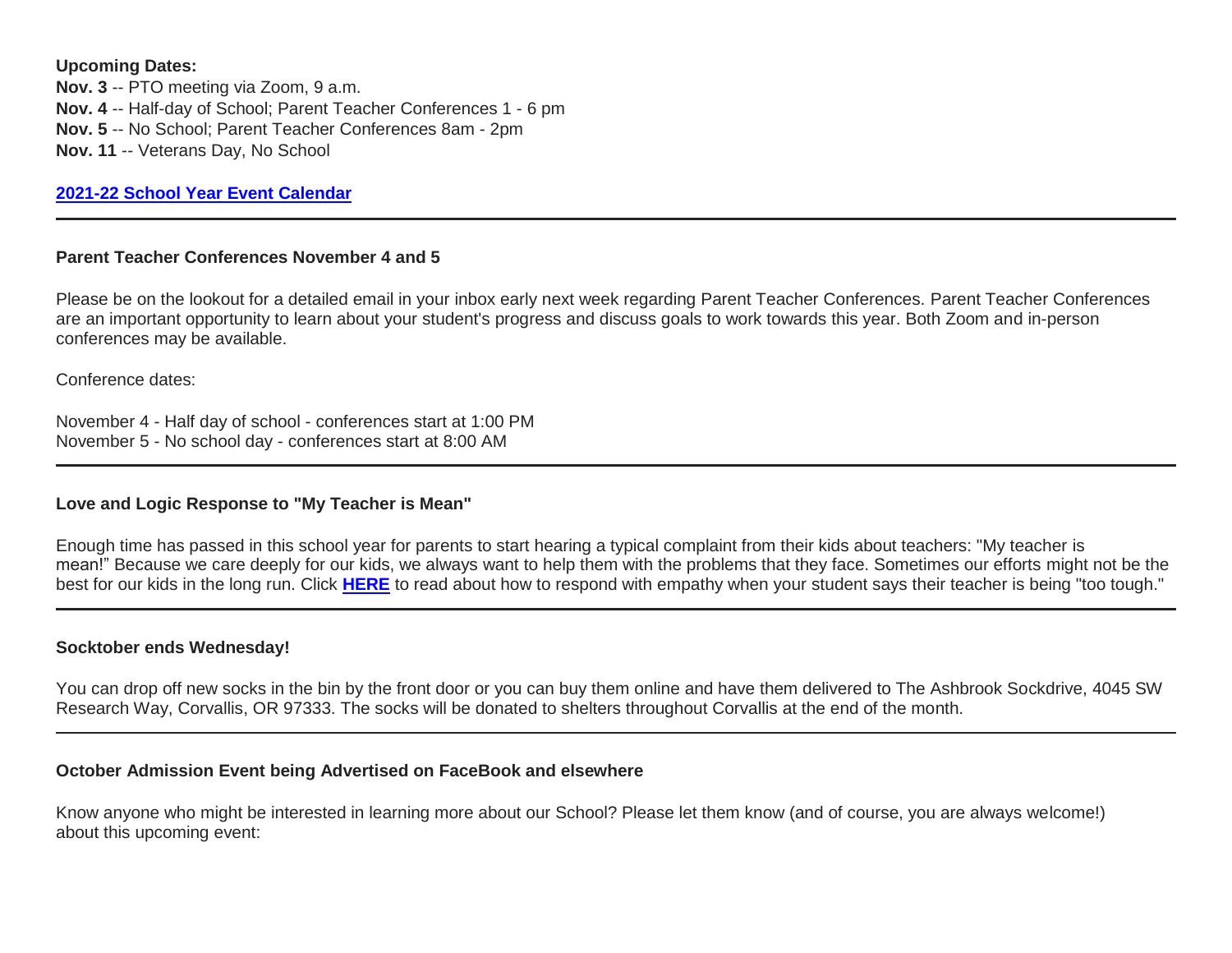# **Education as Opportunity: Lifting Up the Bottom vs. Pushing Down the Top**

# **October 27th, 6:30-8:00PM**

Join the Ashbrook Head of School Dr. Chris Schoberl and members of the Ashbrook mathematics and science faculty as they address how Ashbrook works to provide every student with the opportunity to be their best selves. Learn how Ashbrook allows students access to math and science courses based on their current state of understanding and their level of interest rather than solely upon grade level. Finish this meeting with a virtual walking tour of our beautiful campus and a Q and A session to address your thoughts. More information can be found **[HERE](http://link.mystudentsprogress.com/ls/click?upn=VpBe6Z9t6RkEC4qAoQCerkRqVNRJCi4SE2bZPjoSvlxhj4mrrx4sF5albLPCxerkfKVfGjO7yszFnTj4bKrODN49rneal2-2FX7vX7I0MKuBUpD8ryUaIZJactz2aNWd-2B7BZ8igC5f6YbdDCgFU5Rjmw-3D-3Dzw2q_1PndbFfBoQGSZbxwXHHEexw3B2F0fG-2BUmuXm6a-2BX-2BztL4bVFBbsUEX81fS02vPA2aNsEg1AcYV-2FNXCTHNHcFUUCV297sZ8Z6LprqwvbJY66m5j-2Brri0ke-2F-2BfkUjhjn4SZwj4QGaB3AapU0znunVpcQzAjef0AQf-2FZW17FCR4edAA1YNR1ISEkI3-2B-2BAd8Q47EaONy4wujUTmWutdYIxIcgCGmVOPRNedn6qCvpR-2BjsgVxgnLujUUI7Xjm5f-2F-2BPak9FCsAr0eTz1kHH1QEySeptlE7WKuSx7JtBn1QMg3FGde6BR-2FriMaUVJgH3GonQIetDSdIp8bACZNV6IYNj6ThAfH3Yi2E9WKn7efhWqUIcBVaWpiAo5zqsxoeuxJV1SQzGUtZanPtDMI8oIsK1UeINP2PI02PFI-2FO9sNUZrSX8MTEMkY1no1IQr-2BaWpempnI6)**.

#### **Picture Retakes**

Picture Retakes are scheduled for Thursday, October 28th. Please email Ms. Rachael by Wednesday, October 27 if your child will need their picture retaken and she will fetch them at their grade's scheduled retake time. No extra paperwork is needed, but please send the original photographs with your student to give back to the photographer.

To order retaken pictures, visit [mylifetouch.com](http://mylifetouch.com/) with the Picture Day ID: EVTCS44D3

# **2nd Annual Ashbrook Spooktacular is Friday, October 29!**

If you want to participate in the car decoration part of the event, please sign up for a parking spot by contacting Mr. Olson. We need to know how many cars to save spaces for. The area for teachers will be just past the playground in the fire lane, and the area for parents will be in the upper parking lot on the music room side of the staff parking lot.

The cars will have to be left for several hours so you should plan ahead. (Cars must be set-up by 12:30 pm and left until after student pick-up.) If you want to drop your decorated car off at the beginning of school and pick it up later in the afternoon, it will be safe as we will have people who will be watching them.

Prizes will be awarded to the scariest, funniest, most creative, and most original cars, but please remember that we do not allow overly violent or bloody displays or weapons (even fake ones).

#### **Halloween Costumes**

Please remember when preparing for Halloween that your child's costume needs to be school appropriate. This means no blood, gore, or weapons. Students will come to school in their costume but please know that they will be outside for recess so regular shoes are required. Keep in mind that your student will be wearing their costume all day, so they need to be able to independently manage their costume during recess, PE, and when using the restroom.

Finally, even if the costume has a mask associated with it, your student will still be required to wear a face mask underneath.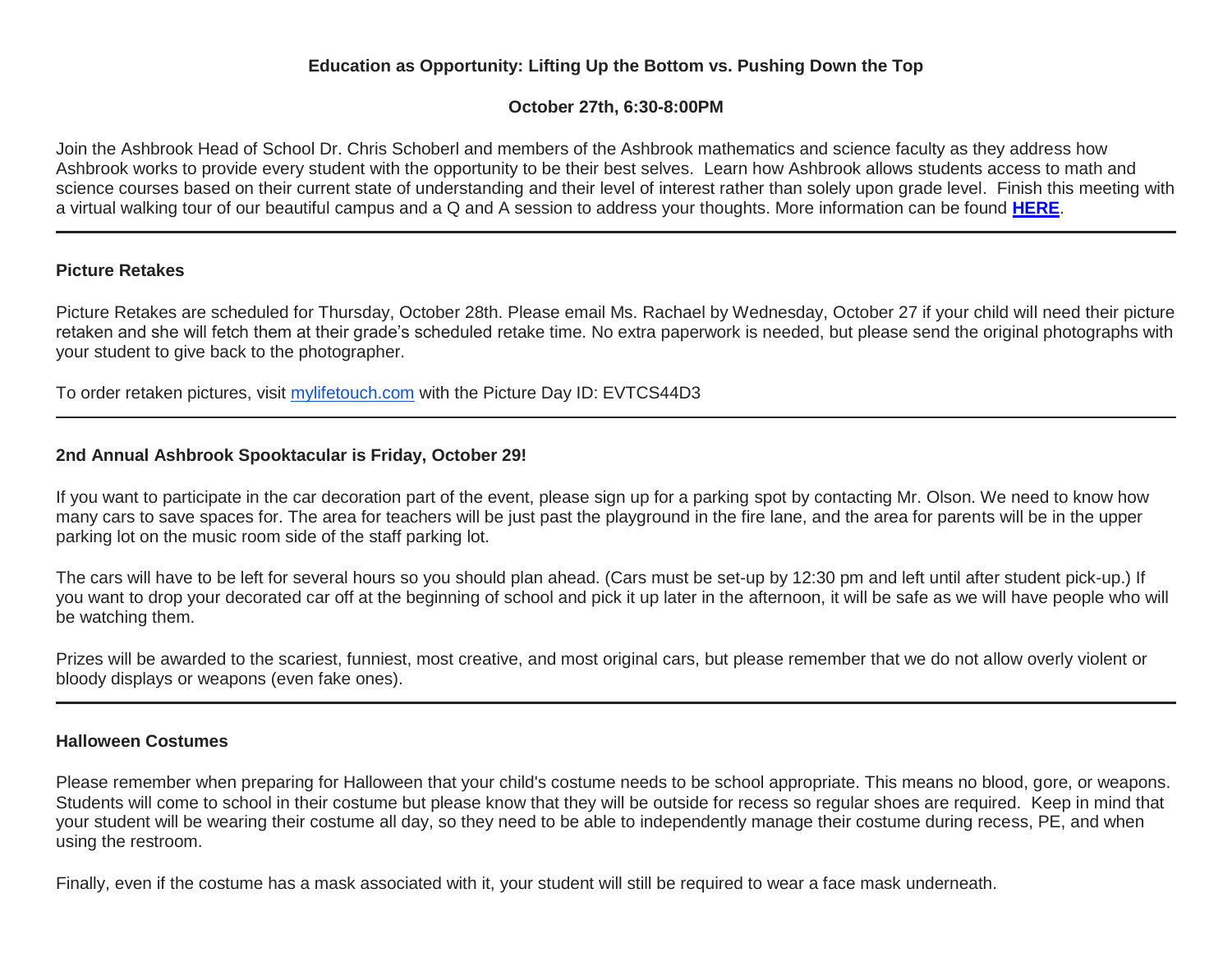## **Oregon Model UN CrisisCon is Nov. 16**

The Oregon Model UN CrisisCon will bring together students from across the state to try to solve a rising (fictional) global crisis. The event will be held via Zoom starting at 5:30 p.m.

CrisisCon is a great chance for students in 7th and 8th grade to get some experience with Model United Nations. The event is free, and students need no prior preparation--just a willingness to collaborate, think strategically, and employ diplomacy. Students do not need to be enrolled in the Model United Nations elective to participate in CrisisCon.

Students can sign up for this event by using **[THIS LINK](http://link.mystudentsprogress.com/ls/click?upn=5XDbAd9r0ovG7GZusFBG8Ihlf7Cl29OR536lydiEAkyElhsZpsZiqwXjs08gJfVG5oKLbu-2F2BC0-2B0ZF4AJRZGWPFSmgvrVLnPgSot6WpXv1fl-2B8xj83lwYpYkx5bbOYZhuEdpwOUT5hGQDP8Aksb-2Fw-3D-3D04BR_1PndbFfBoQGSZbxwXHHEexw3B2F0fG-2BUmuXm6a-2BX-2BztL4bVFBbsUEX81fS02vPA2aNsEg1AcYV-2FNXCTHNHcFUbr-2F1HYBVd5MNk6GNh6sc-2BKWfS-2Bg3pRm74WzLdql8Tled-2BqoShQnVzQbGODkFVgEg0ws-2FEahuCJGOBA4LQjWFW9uoS0e9XnaIaM-2BMbfsx1-2B2FIlLUrb8-2FhUNRQWJTyg8Q7lZwWsvxk55-2Fk3XyPd-2BpplYHMre-2Bva-2Ffiq5Lwovf0ahq9y2H5r-2Bmxkvuze8Wthich2RQIci-2B6Lw0cILdxGURHb1LbYRLkOE8XSsMlGdKgxVQ53G5vtUnzYs5dM-2FNSz2QkluP8MhKG8d6sutBjjGwH2R4ImcyWp2A5RezgAf04KyJXNoZwu52yY42JoDqSYZWa-2FW26phqjVMdhgpvuSOpoZnT-2B1ty1w9ClzHrpiVNZOn)**. Contact Mrs. Washburn with any questions.

#### **Apply to be an AAAA at Ashbrook**

Are you interested in applying to be a AAAA (Ashbrook Adult Admission Ambassador)? If selected, you would commit to being accessible (I guess that would make you an AAAAA!), via email, to prospective families engaged in some stage of the admission process. To provide this access, Ashbrook IT will give you an email alias for your website profile (which would look very similar to the profile **[HERE](http://link.mystudentsprogress.com/ls/click?upn=VpBe6Z9t6RkEC4qAoQCerkRqVNRJCi4SE2bZPjoSvlzimYlXtZ4BgnvOTiYIdH1aFO5wiRsMFgAuIJWWpG6uFZ8Va3vqO0KLZ6GEpylEIMh9soVujh17Xj9Fxl7Wm9YOSVZMd3WUiiYlhZgtiWqRpQ-3D-3DAK61_1PndbFfBoQGSZbxwXHHEexw3B2F0fG-2BUmuXm6a-2BX-2BztL4bVFBbsUEX81fS02vPA2aNsEg1AcYV-2FNXCTHNHcFUWQTYwKOV2yl1Bm112cR5WopYpSC6QQrfRw0Rf6kr6xA-2FphjWaAkQJE-2FF9mmVs-2BG0-2FkVujvwNSNrhkhHQ3rWNxDJXnJVc8fcCV5nYJI4YMZV-2B5AWS8i7LVpGW-2Fiu4Pws3dAmYYBdD8YzhPnZcFLtFhdQFpJge-2F9V6MJ3iZz-2FrfH8HSdUiUfbwPq0-2FkSkq3-2B1-2FqkIA-2BloZcZ5d1dgMlcmmhDrp6VIkOBY37pTtL8ol9zQ6kKbQBbSb-2BpwW4706XVgN-2Bh6bY9W5BWVWHcgNOGY-2BCSMnWiSuaaxJGmtC6Hugr3aULiqJ4fOfCfMe7NF3vzuvTf3YgHkazkYHnSEV-2FTcd8FGhXgdMG4qvguu90vBCMpy)** provided by Doc as a model). We are looking for 10 AAAAs who will be selected from a pool of applicants based on our effort to provide the greatest variety of perspectives to our hopeful applicant families. If you are interested, please upload a copy of what YOUR profile would look like beneath Doc's (through the link above), and we will be in touch.

## **Ashbrook Rube Goldberg Machine Contest**

Are you a parent with some connection to a Corvallis area business, either directly or through someone you know? Would you like to join other area businesses and the OSU School of Engineering in the creation of an exciting STEAM contest hosted by Ashbrook this winter? If so, please view the preliminary materials **[HERE](http://link.mystudentsprogress.com/ls/click?upn=VpBe6Z9t6RkEC4qAoQCerkRqVNRJCi4SE2bZPjoSvlyQoeU-2FIMLvrrQLugoxaQDi4hBir2PlvtR1m1s3i4Q-2F8ZtbmNMAAmHZgcKYEJ-2FvJ73jteYeK25VK8uh2z05jsqh1liEV0kR6KEK9zTqAq-2B0Ng-3D-3DAy92_1PndbFfBoQGSZbxwXHHEexw3B2F0fG-2BUmuXm6a-2BX-2BztL4bVFBbsUEX81fS02vPA2aNsEg1AcYV-2FNXCTHNHcFUbDb21ZHwoN4bjVZzCgqlVoOVL73EH-2BqSTS8tzw2Eiq0AAUvJpnWmFa89HBekKgaJvxdLv-2BSxu7EtCBBl-2BCPhz1C6kIfzMuEMmVvGMIcbIyTaljk00AOorf-2BIlnkiIjuj963fjDN-2FTuzvto6EqU4jqCEdvm8osRL0nLopiU2ip7XcMQL7m3lg1UODf9c9jQSJVdYW5dDsIKnGKbrXGzmx80tpUMK3-2BBCagrDY0GV7EDzQkwCw4R23YqqwCbx5uVzwbK8KrSrXBtpBteImMh17F-2BmtMayXYrnAg4XQbkB7WlFFF5q0rK5YftwMZd2erItIJRLPNWnO91F0KY0Vad7XQZT9DSm5vdvAwOCl5zcuTyF)** and consider being a Sponsor, Collaborator, or Partner!

We are looking for 10 Sponsors to donate \$500 to the contest and their business logo/name will be included in all contest promotional materials, including fliers, ads, and contest t-shirts.

We are looking for 5 Collaborators to donate \$1000 and they will receive all of the Sponsor benefits plus one company representative will be invited to consult in program development, help choose 10 teams from those that apply, and judge on contest day.

We are looking for 2 Partners to donate \$2500 and they will receive all of the Collaborator benefits plus one company representative will be invited to help choose the task to be performed and provide one Chief Judge (for a total of 2) who is responsible for overseeing the OSU student judging team and process.

If this sounds like your cup of tea, please be in touch with Doc by November 15.